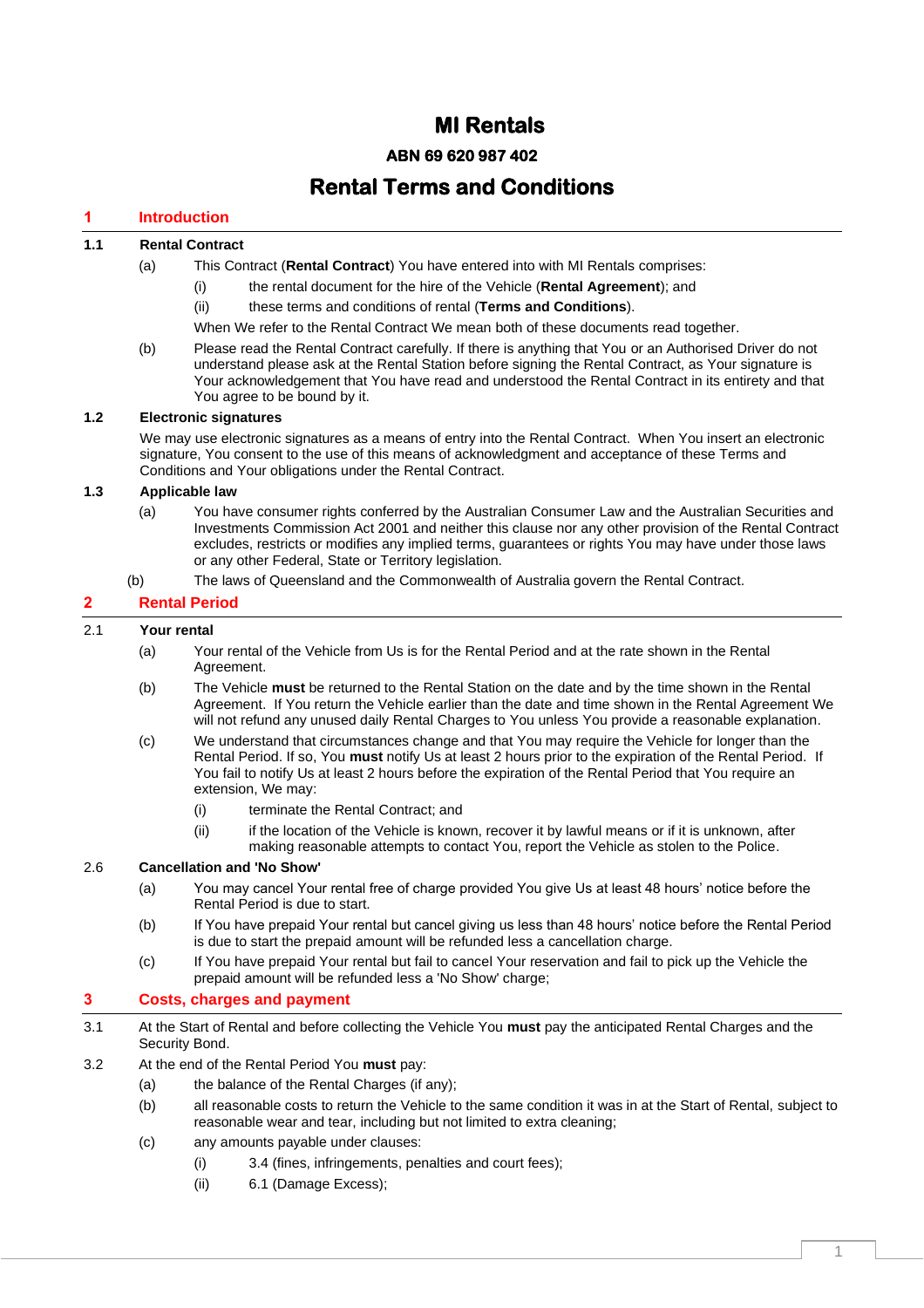- (iii) [7.1,](#page-4-0) [7.2](#page-4-1) o[r 7.3\(a\)](#page-5-0) (Exclusions to Damage Cover);
- (d) any costs We incur, including:
	- (i) refuelling costs; and
	- (ii) extra cleaning costs;
- (e) for all Overhead Damage;
- (f) for all Underbody Damage; and
- (g) for any Damage caused by the immersion of the Vehicle in water.
- 3.3 The Vehicle is supplied with a full tank of fuel. If You return the Vehicle without a full tank of fuel a refuelling charge will apply in addition to the cost of the fuel.
- <span id="page-1-2"></span><span id="page-1-1"></span><span id="page-1-0"></span>3.4 You are liable for and **must** pay:
	- (a) speeding and traffic fines, infringements and penalties arising from the use of the Vehicle;
	- (b) fines, infringements and penalties arising from parking, clamping, towing, or release of the Vehicle from compounds; and
	- (c) all court fees or costs arising from sub-clause[s \(a\)](#page-1-1) o[r \(b\).](#page-1-2)
- 3.5 If We have paid any amount for which You are liable pursuant to clause [3.4](#page-1-0) You will also be charged that amount together with an administrative fee.
- 3.6 If any amount is due to Us You authorise Us to charge Your credit or debit card with that amount, including an amount up to the Damage Excess and any amounts payable under clauses [3.2](#page-0-0) to [3.4](#page-1-0) (inclusive) or [7.1](#page-4-0) to [7.3](#page-5-1) (inclusive) . These charges may be made at any time during the Rental Period or a reasonable time after the end of the Rental Period.
- 3.7 If You fail to pay Us any amount due under the Rental Contract You **must** also:
	- (a) pay Us interest on that overdue amount calculated at the rate of 10% per annum and starting 7 days after the date that overdue amount became payable to Us and ending on the date of payment of all amounts due; and
	- (b) pay the reasonable costs and charges We incur in recovering or attempting to recover that overdue amount, including mercantile or debt collection fees, commission and any legal costs.

# **4 Your responsibilities**

# ⚠️ **IMPORTANT NOTICE**

## **A breach of any of clauses [4.2,](#page-1-3) [4.3,](#page-1-4) [4.4,](#page-1-5) [4.5,](#page-1-6) [4.6,](#page-1-7) [4.8,](#page-2-0) [4.9,](#page-2-1) [4.11,](#page-3-1) [4.12,](#page-3-2) or [4.13](#page-3-3) is a Major Breach of the Rental Contract. See claus[e 11](#page-6-0) for further details**.

- 4.1 At the Start of Rental You **must**:
	- (a) present Your driving licence and allow Us to inspect Your licence at any time during the Rental Period;
	- (b) present Your passport if You are not an Australian citizen; and
	- (c) fully inspect the Vehicle at the Start of Rental to ensure that the condition of the Vehicle and any preexisting damage is accurately noted and shown in the Rental Agreement. If there is any discrepancy You **must** notify Us prior to leaving the Rental Station.
- <span id="page-1-3"></span>4.2 The Vehicle **must** only be driven by You or an Authorised Driver. Allowing anyone who is not an Authorised Driver to drive constitutes a Major Breach of the Rental Contract that excludes You and any Authorised Driver from all entitlement to Damage Cover indemnity under clause [6](#page-3-4) of these Terms and Conditions.

## <span id="page-1-4"></span>4.3 You **must**:

- (a) be no less than 21 years of age; and
- (b) hold a full, current and unrestricted driving licence for the Rental Period that:
	- (i) is valid and appropriate for the class of Vehicle You propose to hire and has not been revoked, suspended or disqualified in the state or country of issue;
	- (ii) shows Your current residential address; and
	- (iii) is written in English or if not in English either a valid International Driving Permit issued in the country of issue of Your licence or an approved translation of your current licence).
- <span id="page-1-5"></span>4.4 The Vehicle **must not** be driven:
	- (a) whilst Your driver's licence is cancelled or suspended, including as a result of an accumulation of demerit points; or
	- (b) if Your licence has been cancelled or suspended, within three (3) years of the date of the Rental Agreement.
- <span id="page-1-6"></span>4.5 The Vehicle **must never** be driven by You or an Authorised Driver who has provided a false or misleading name, age, address or driver's licence.
- <span id="page-1-7"></span>4.6 During the Rental Period You **must**: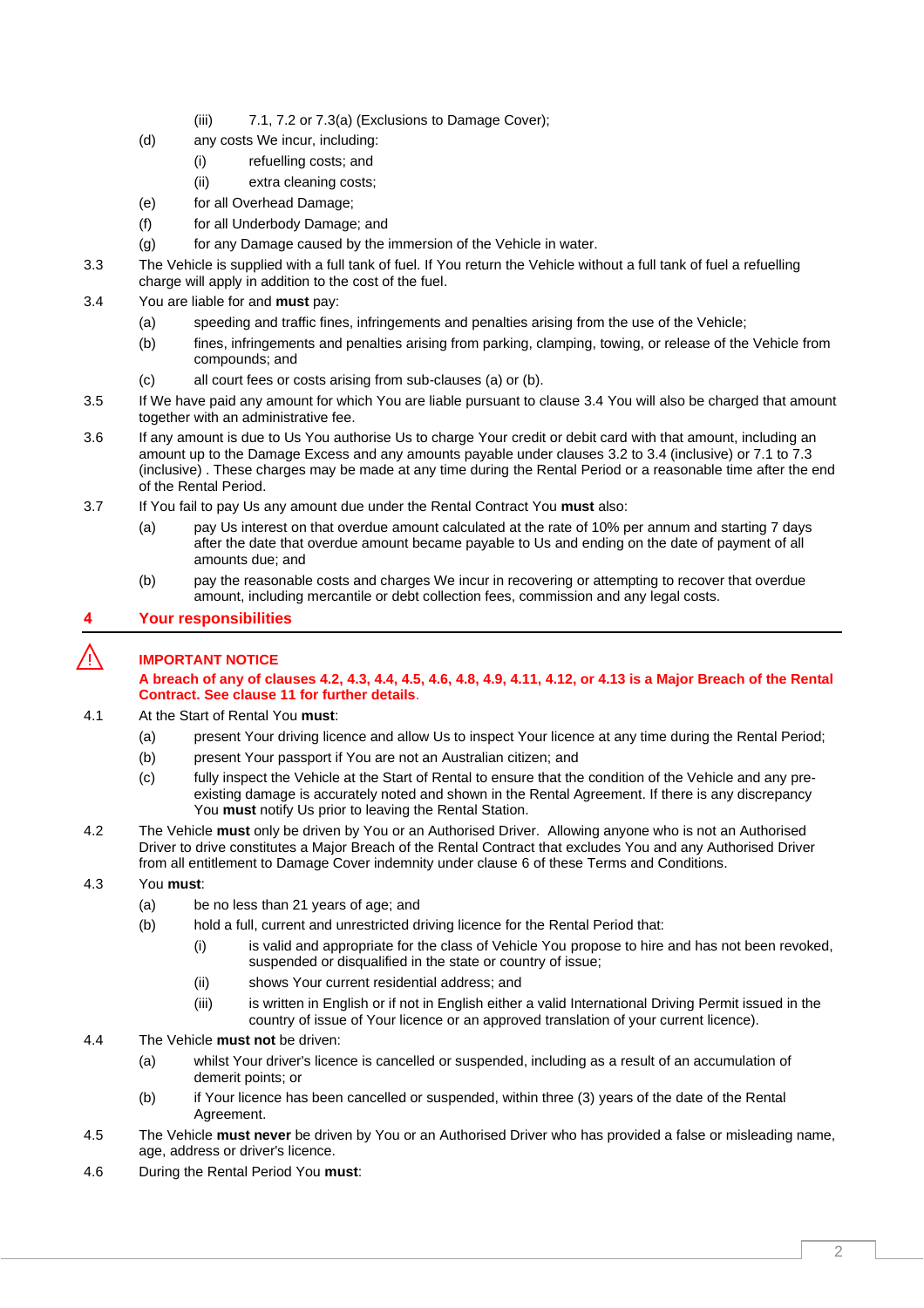- (a) take all reasonable care of the Vehicle:
	- (i) to prevent Damage, theft of the Vehicle and Third Party Loss;
	- (ii) to ensure that the Vehicle is not overloaded by the number of persons or by the weight of goods carried;
	- (iii) by using any security device fitted to or supplied with the Vehicle;
	- (iv) by taking reasonable steps to protect the Vehicle against inclement weather ;
	- (v) by making sure that it is protected from the weather;
	- (vi) by properly securing any goods, property or equipment carried in the Vehicle;
	- (vii) by maintaining the engine and brake oils and coolant level and tyre pressures; and
	- (viii) by using the correct fuel type
- (b) keep the Vehicle locked and secure when not in use and the keys and any keyless start or remote control device under Your personal control at all times and You **must** be able to produce those keys and device in the event of a theft of the Vehicle;
- (c) maintain the Vehicle's engine and brake oils, engine coolant and battery levels and tyre pressures; and
- (d) use the correct fuel type.
- 4.7 During the Rental Period You **must** also:
	- (a) comply with all mandatory seat belt laws and fines may be imposed by the police on any driver or passenger who does not have a seat belt properly adjusted and fastened;
	- (b) comply with all child restraint laws and ensure that for all children under the age of seven years the restraint has been fitted correctly according to the weight and age of the child and that the restraint is properly adjusted and fastened;
	- (c) adhere to any mileage instructions displayed in the Vehicle or set by the Rental Station; and
	- (d) immediately upon request provide Us and any regulatory or enforcement authority Your full, accurate and up-to-date information relating to the use of the Vehicle during the Rental Period.

## <span id="page-2-0"></span>4.8 You **must never**:

- (a) use the Vehicle when it is damaged or unsafe;
- (b) drive the Vehicle whilst under the influence of alcohol or drugs or have a blood alcohol content or level of drugs present in blood, urine or oral fluid that exceeds the limit in the state or territory where the Vehicle is driven;
- (c) fail or refuse to undergo any breath, blood, oral fluid or urine test or drug impairment assessment in the state or territory in which the Vehicle is driven;
- (d) drive the Vehicle whilst Your driving licence is cancelled or suspended or subject to any restriction or condition;
- (e) commit:
	- (i) any wilful, deliberate or criminal act, including an act of driver abuse; or
	- (ii) an act of connivance with any person acting for You or on Your behalf, that causes Damage or Third Party Loss; or
- (f) drive the Vehicle dangerously or recklessly;
- (g) use the Vehicle for off-roading, reliability trials, a race, rally or contest, speed testing, driving instruction, to propel or tow another vehicle, or in violation of any legislation, order or regulation affecting the use, loading or condition of the Vehicle;
- (h) use the Vehicle for the transport of passengers, goods or property for hire, fare or reward;
- (i) use the Vehicle for any illegal purpose;
- (j) use the Vehicle to carry:
	- (i) dangerous, hazardous, inflammable goods or substances that pollute or contaminate, in quantities above that used for domestic purposes; or
	- (ii) infectious, biohazardous or biomedical waste, unless specifically approved by Us.
- (k) use the Vehicle to carry or transport illegal drugs or substances;
- (l) sell, rent or dispose of the Vehicle; or
- (m) register or claim to be entitled to register any interest in the Vehicle under the Personal Property Securities Act 2009.

#### <span id="page-2-1"></span>4.9 You **must not**:

- (a) use a mobile phone:
	- (i) to make or receive a phone call, perform any audio function or as a navigational device, unless the Vehicle is stationary and the body of the phone is secured in a mounting affixed to the Vehicle and its use does not require manual operation of the phone; or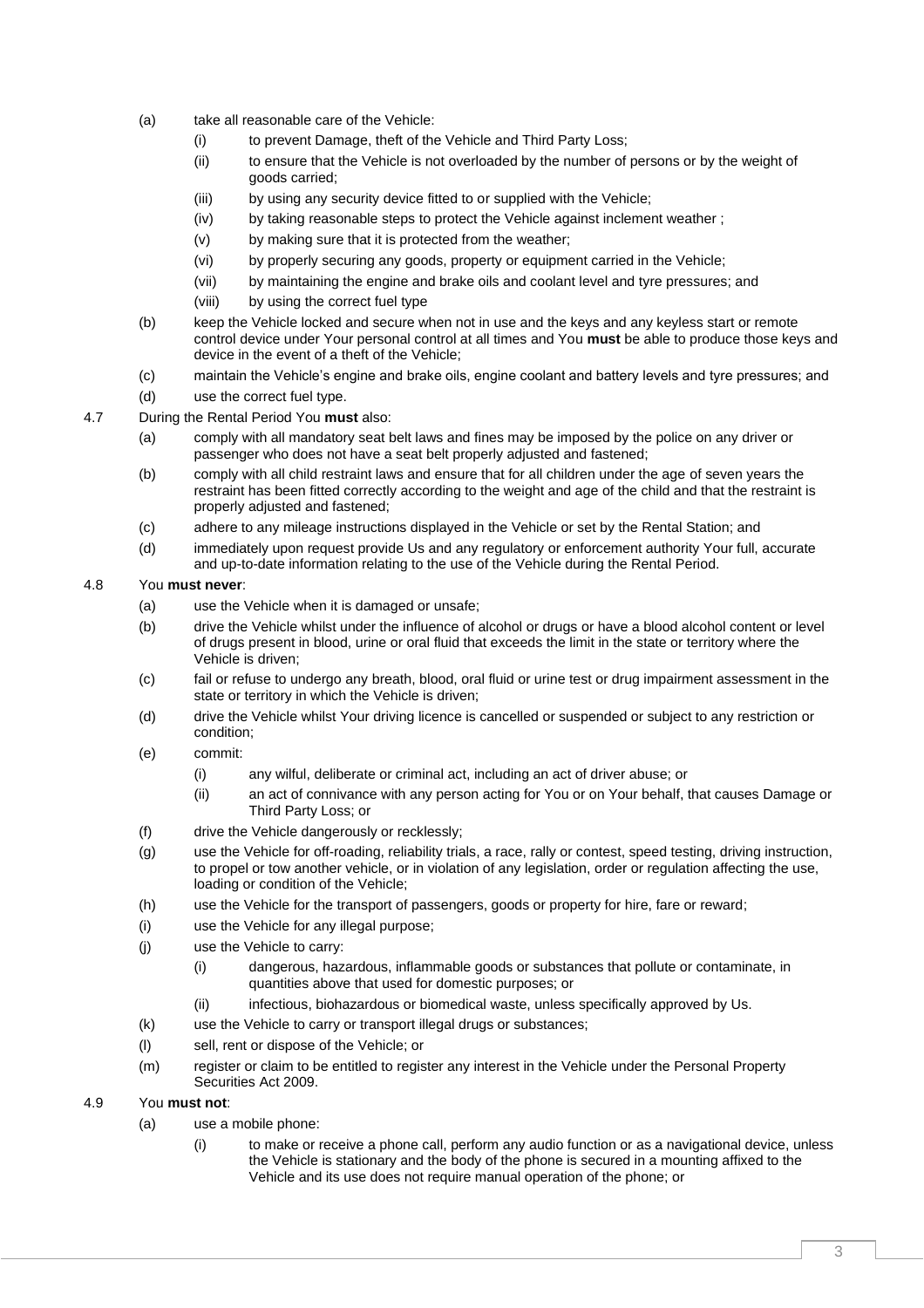- (ii) to send a text message, video message, email or similar communication unless the Vehicle is parked;
- (b) leave the keys to the Vehicle, any keyless start or remote door control device in it or with it whilst it is unattended or unoccupied by You or any passenger;
- (c) leave the Vehicle unattended following an Accident and before the arrival of a tow or salvage operator; or
- (d) modify the Vehicle in any way and no roof racks or towbars are permitted unless fitted by Us.

## 4.10 You **must not**:

- (a) use the Vehicle for transporting any pets or animals, except assistance animals, unless specifically approved by Us; or
- (b) smoke in the Vehicle and You **must** take reasonable steps to prevent passengers from doing so. It is an offence in some Australian states to smoke in a vehicle where there are passengers of less than 18 years of age.
	- Additional cleaning, disinfection and deodorising charges will apply.

#### <span id="page-3-1"></span>4.11 You **must never** take the Vehicle:

- (a) on any Unsealed Road unless it is a well maintained road of no more than 500 metres in length, for the sole purpose of accessing accommodation or official camping areas and Your speed is not more than 40 kilometres per hour;
- (b) Off Road;
- (c) through any river, stream, creek or tidal crossing;
- (d) through flood waters or on flood prone roads or on any road where the state or condition of the road make the use of the Vehicle unsafe;
- (e) on any road where the police or any government or statutory authority has issued a warning, caution or which has been closed; or
- (f) onto any road where We have notified You that the use of the Vehicle is prohibited.
- <span id="page-3-2"></span>4.12 The Rental Contract includes unlimited kilometres of travel within the confines of Magnetic Island, but the Vehicle **must not** be taken off Magnetic Island to the mainland **unless** We have given Our permission prior to the Start of the Rental and it is noted on the Rental Agreement.
- <span id="page-3-3"></span>4.13 If You have hired an SUV or Jeep it **must not** be driven or used past the Golf Course (West Point Road) during wet weather, **unless** We have given Our permission prior to the Start of the Rental and it is noted on the Rental Agreement.

# **5 Our Responsibilities**

- 5.1 When You make a reservation with Us We will provide a Vehicle that is of acceptable quality and in good working order for the Rental Period.
- 5.2 If the Vehicle breaks down during the Rental Period We will recover and repair the Vehicle as soon as possible. If the Vehicle cannot be repaired We will use Our best endeavours to provide a replacement Vehicle of an equivalent size and standard to the previous Vehicle for the remainder of the Rental Period.
- 5.3 If it is not possible to conduct an inspection of the Vehicle with You at the end of the Rental Period We will use Our best endeavours to confirm the condition of the Vehicle with You within 4 working hours of the Final Inspection.
- 5.4 Subject to the Australian Consumer Law, We are not responsible for:
	- (a) flights You have missed;
	- (b) holiday plans that are disrupted;
	- (c) loss or inconvenience caused by natural disasters such as floods, cyclones, hailstorms, earthquakes, bushfires, or pandemics;
	- (d) loss of enjoyment; or
	- (e) consequential or economic loss.

## <span id="page-3-4"></span>**6 Damage Cover and payment of the Damage Excess**

#### <span id="page-3-0"></span>6.1 **Damage Excess must be paid**

- (a) Subject to clause [6.2,](#page-4-2) if there is Damage, theft of the Vehicle or Third Party Loss for each separate claim You **must** pay up to the Damage Excess shown in the Rental Agreement even if You have travel or rental vehicle excess insurance.
- <span id="page-3-6"></span><span id="page-3-5"></span>(b) Unless You have expressly authorised a charge to Your credit card at an earlier time an amount up to, but not exceeding, the Damage Excess will be charged to Your credit card:
	- (i) for single vehicle Accidents, after a repairer's estimate or tax invoice verifying the amount charged for Damage has been sent to You;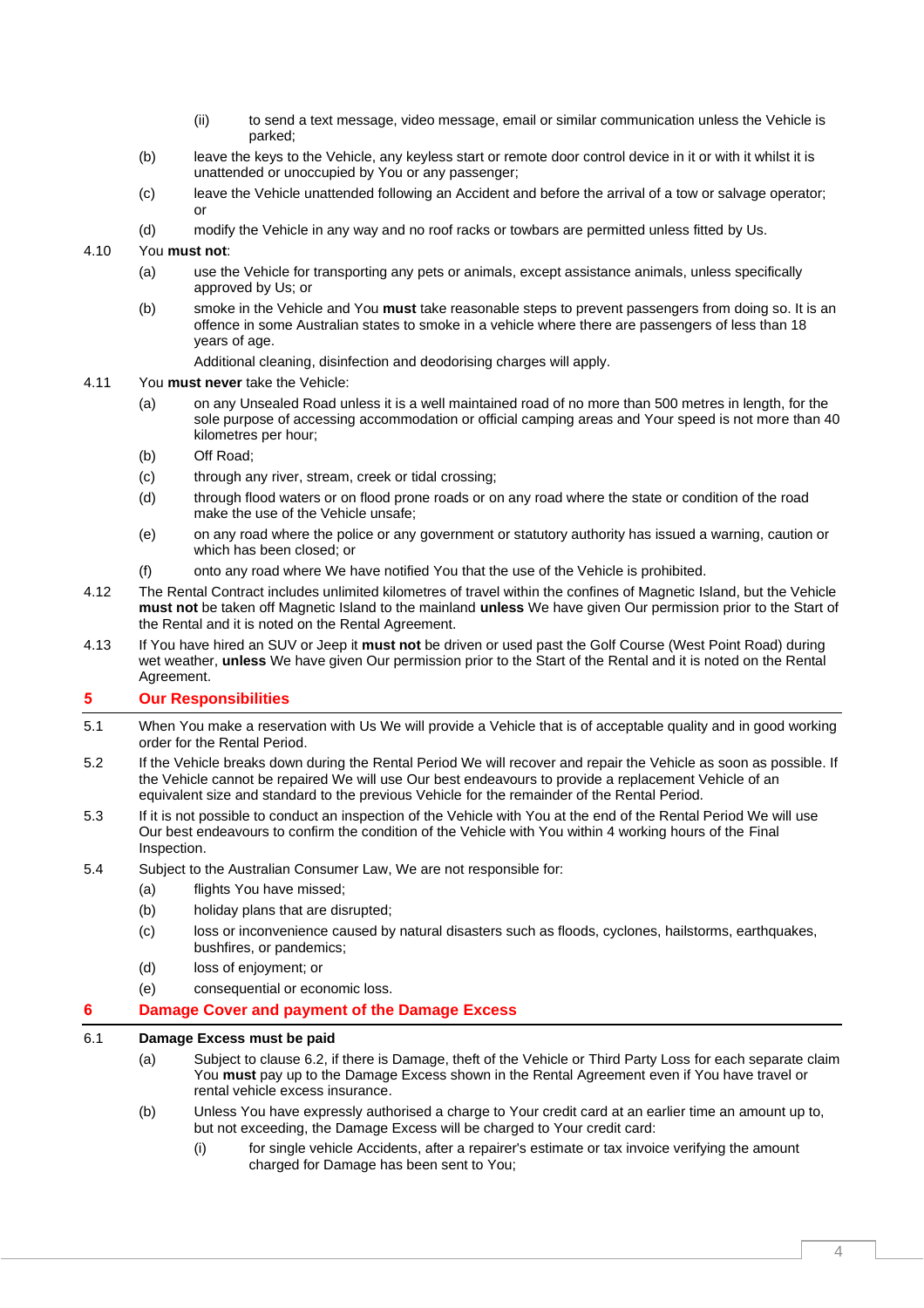- (ii) if the Vehicle has been stolen, after We have made reasonable enquiries and in Our opinion it is unlikely the Vehicle will be recovered; and
- (iii) for Accidents in which there is also Third Party Loss, after We have made an estimate of Your total liability. Supporting documents and particulars of the claim for Third Party Loss will be forwarded to You as soon as practicable.

## <span id="page-4-3"></span><span id="page-4-2"></span>6.2 **Damage Excess payment exception**

You will not have to pay the Damage Excess shown in the Rental Agreement for a claim for Damage or Third Party Loss if, acting reasonably, We agree that You were not at fault and:

- (a) You are ordinarily an Australian resident;
- (b) You hold an Australian drivers licence;
- (c) You have fully completed an Accident Report Form with:
	- (i) the name, residential address, contact phone and licence number of any person involved (**Third Party**);
	- (ii) the registration numbers of all vehicles involved;
	- (iii) an accurate written and diagrammatic description of the Accident and location; and
	- (iv) the names of attending police officers and the stations at which they are based; and
- (d) You have supplied or We have established the name of the insurer of any Third Party who was at fault and that Third Party or their insurer will agree to pay Us for the Damage.

# 6.3 **Younger age additional Damage Excess**

An additional Damage Excess applies to You or any Authorised Driver who is 21 to 24 years of age.

# 6.4 **Claims Administration fee**

All Accident, attempted theft and theft claims will incur a claims administration fee of \$100 in addition to the Damage Excess liability. This fee is to compensate Us for the labour and associated costs with processing Your claim.

#### 6.5 **Damage Excess refund**

We will refund the Damage Excess paid pursuant to clause [6.1\(b\)](#page-3-5) as soon as practicable:

- (a) in full, if We recover the Damage from a responsible third party or their insurer or successfully reject or defend a claim for Third Party Loss;
- (b) in part, if the repair cost is less than the amount debited from Your credit or debit card pursuant to clause [6.1\(b\)\(i\);](#page-3-6)
- (c) in part, if a claim for Third Party Loss is rejected or defended for an amount less than the Damage Excess paid pursuant to clause [6.1\(b\)\(iii\);](#page-4-3) or
- (d) on a pro rata basis if We recover only a proportion of any amount We have claimed against a Third Party for Damage.
- 6.6 In making a refund We may take into account all reasonable administrative, collection agency and legal costs incurred in connection with the recovery of the Damage cost or rejection or defence of a claim for Third Party Loss.

# **7 Exclusions to Damage Cover**

- <span id="page-4-0"></span>7.1 You have **no** Damage Cover if there is a Major Breach of the Rental Contract even if the Damage Excess has been paid.
- <span id="page-4-1"></span>7.2 Even if You pay the Damage Excess You have **no** Damage Cover for:
	- (a) Damage or Third Party Loss caused by the use of the Vehicle in any area prohibited by the Rental Contract;
	- (b) Overhead Damage;
	- (c) Damage, Underbody Damage or Third Party Loss caused deliberately or recklessly by:
		- (i) You;
		- (ii) a person who is not an Authorised Driver but is using the Vehicle with Your actual or implied consent; or
		- (iii) any passenger of the Vehicle;
	- (d) Damage caused by total or partial inundation or immersion of the Vehicle in water or exposure of the Vehicle to salt water, including that which occurs whilst the Vehicle is being transported;
	- (e) Damage caused by use of the incorrect fuel type; or
	- (f) Damage or Third Party Loss caused or contributed to by You where You leave the scene of the Accident prior to the attendance of the police or reporting the Accident to the police.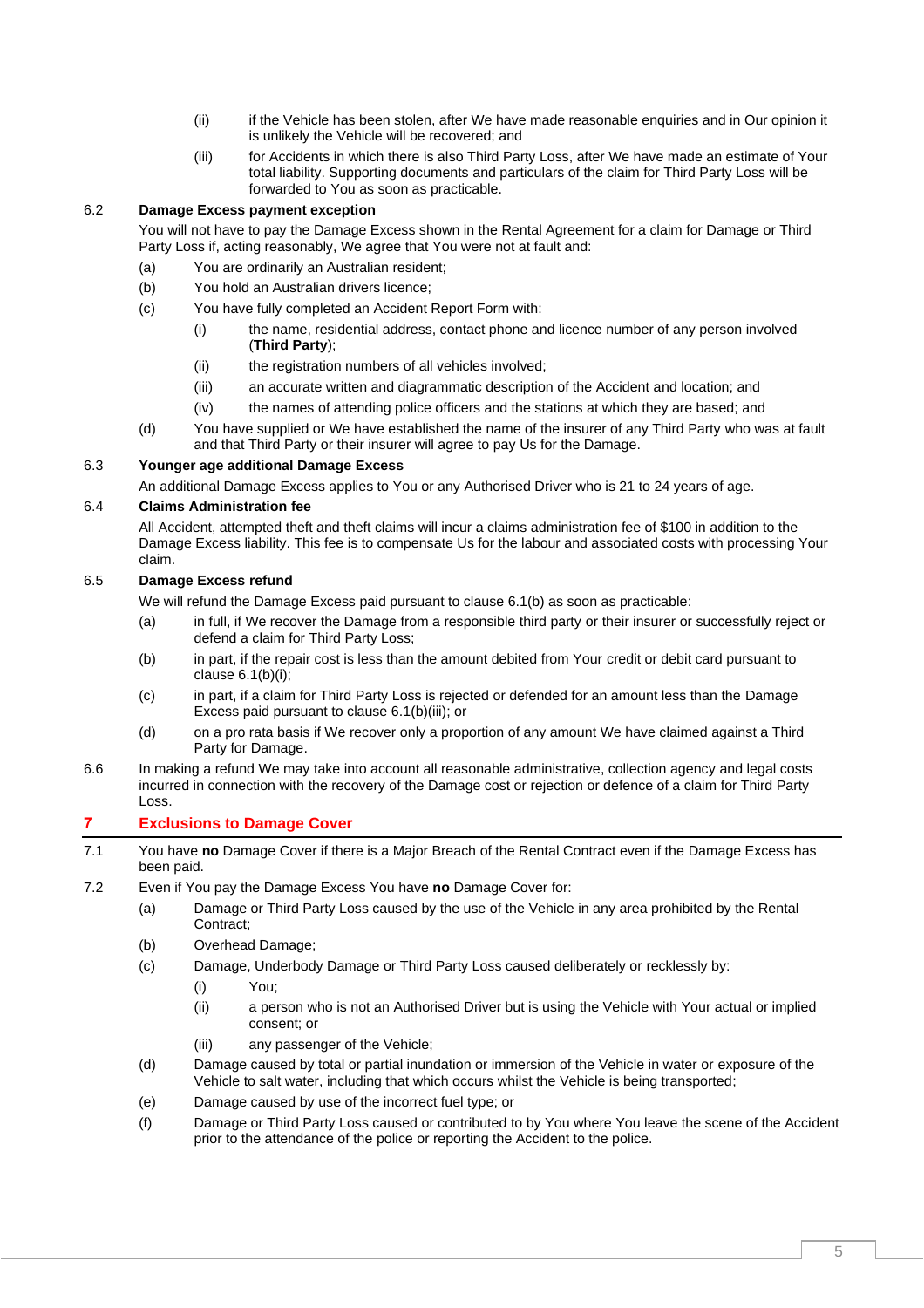- <span id="page-5-1"></span><span id="page-5-0"></span>7.3 There is also **no** Damage Cover for:
	- (a) the full cost of replacing or repairing any accessories supplied by Us including, but not limited to child restraints, GPS units, lost keys, keyless start and remote control devices;
	- (b) personal property owned by You or any passenger that is stolen from the Vehicle, lost or damaged during the Rental Period or left in the Vehicle after the Vehicle is returned to the Rental Station; or
	- (c) loss or damage to Your property, the property of a member of Your immediate family or of an entity related to You, that arises from the use of the Vehicle.

# **8 Roadside Assistance**

# ⚠️ **IMPORTANT NOTICE**

### **A breach of clause [8.2](#page-5-2) is a Major Breach of the Rental Contract. See clause [11](#page-6-0) for further details**.

- 8.1 Free roadside assistance is provided for inherent mechanical faults in the Vehicle but fees and charges apply for all other faults or driver induced errors. These fees and charges apply to faults and driver induced errors such as:
	- (a) a flat battery;
	- (b) lost keys, a keyless start or remote control device;
	- (c) unlocking the Vehicle when the key, keyless start or remote control device have been locked in it; and
	- (d) changing a wheel as the result of a flat tyre.
- <span id="page-5-2"></span>8.2 If:
	- (a) a warning light or fault message appears;
	- (b) You see or become aware of low engine or brake oils, engine coolant levels or tyre pressures; or
	- (c) the Vehicle develops any fault during the Rental Period,

You **must** inform Us immediately via the contact details in the Vehicle and in the Rental Agreement and not use the Vehicle unless We have authorised You to do so. If You fail to notify Us and continue to use the Vehicle You will be responsible for any Damage or Third Party Loss.

- 8.3 You **must not** let anyone work on the Vehicle or arrange or undertake any repairs to the Vehicle or towing or salvage of it unless We have given You Our prior authority. You **must** keep and produce to Us the original tax invoices and receipts for any repairs, towing or salvage and You will be reimbursed only if these expenses have been authorised by Us. Any entitlement to reimbursement is subject to there being no Major Breach of the Rental **Contract.**
- <span id="page-5-3"></span>**9 Accidents and Accident reporting**

# ⚠️ **IMPORTANT NOTICE**

## **A breach of any of any part of this clause [9](#page-5-3) is a Major Breach of the Rental Contract. See claus[e 11](#page-6-0) for further details**.

- 9.1 You **must** immediately report any Accident or theft of the Vehicle to Us in writing and complete all documentation that We require and forward any third party correspondence or court documents to Us within 7 days of receipt.
- 9.2 If You have an Accident in which:
	- (a) a person is injured;
	- (b) the other party failed to stop or exchange details;
	- (c) the Vehicle or any other vehicle is towed; or
	- (d) a driver appears to be under the influence of intoxicating liquor or drugs,
	- a report **must** also be made to the police immediately.
- 9.3 If the Vehicle is stolen a report **must** be made to the police immediately after the theft is discovered.
- 9.4 If You have an Accident You **must** also:
	- (a) make the Vehicle secure;
	- (b) get the names and addresses, email addresses and phone numbers of all persons involved, including witnesses;
	- (c) take as many photos as is reasonable showing:
		- (i) the position of all vehicles before they are moved;
		- (ii) Damage to the Vehicle;
		- (iii) damage to any Third Party vehicle or property; and
		- (iv) the general area where the Accident occurred, including any road or traffic signs;
	- (d) supply Us with any information concerning the driver of the Vehicle and You **must** allow Us direct access to the driver of the Vehicle and You **must** fully co-operate in allowing Us to gain such access;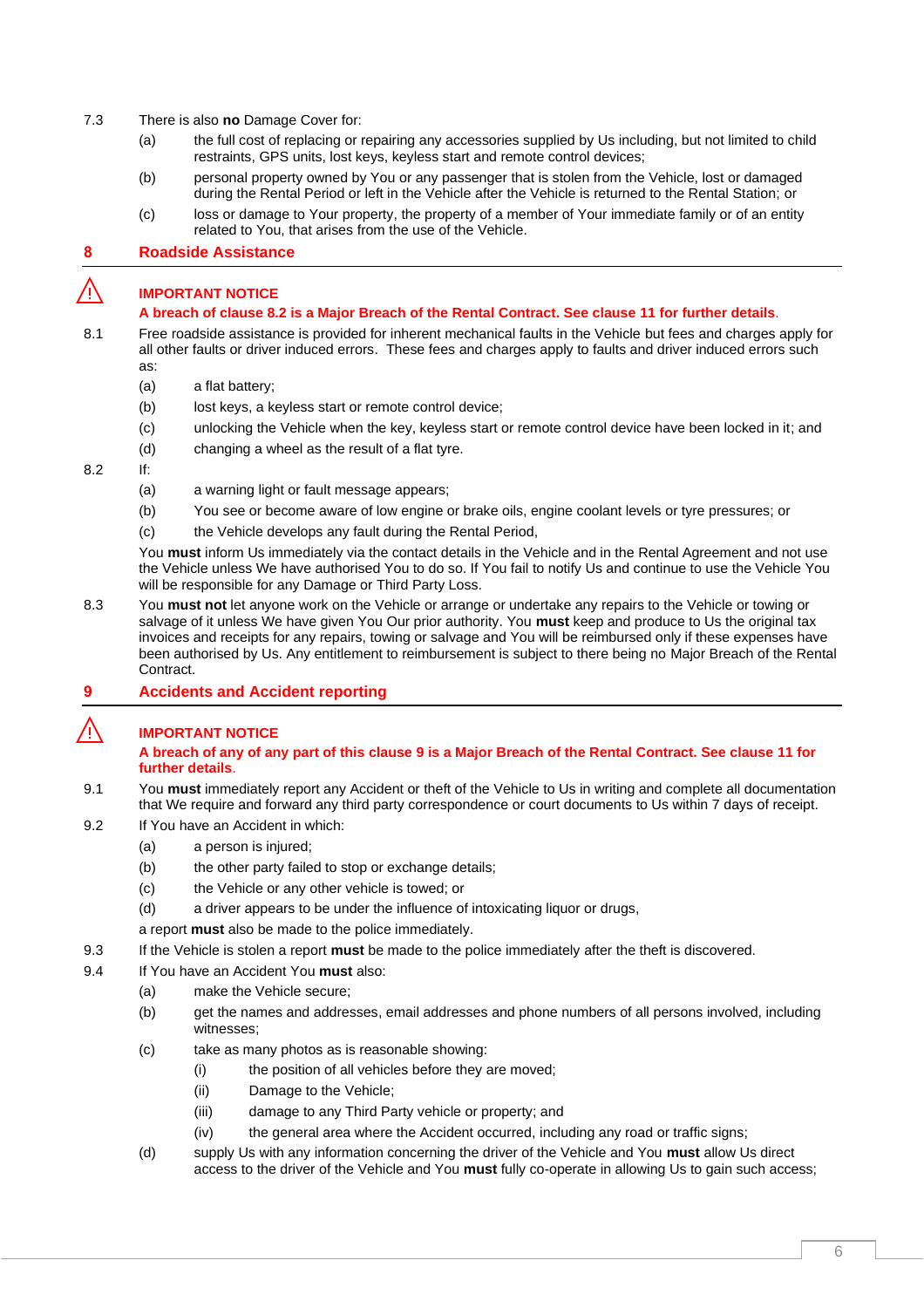- (e) not make or give any offer, promise of payment, settlement, waiver, release, indemnity or admission of liability;
- (f) permit and assist Us to bring, defend, enforce or settle any legal proceedings against a third party, including attending at a lawyer's office and/or court; and
- (g) allow Us to claim in Your name under any applicable substitute vehicle insurance, and do everything that may be required to assist Us in making such a claim.
- 9.5 Acting reasonably, We reserve the right not to replace the Vehicle if it is involved in a major Accident or there has been major Damage or You have committed a Major Breach of the Rental Contract.

# **10 End of the Rental Contract**

- 10.1 At the end of the Rental Period, in addition to Your obligations under clause [3.2,](#page-0-0) You **must** return the Vehicle to Us:
	- (a) to the Rental Station;
	- (b) in the same condition it was in at the Start of Rental, subject to reasonable wear and tear; and
	- (c) at the date and time set in the Rental Agreement.
- 10.2 We allow a grace period of 30 minutes for the return of the Vehicle but if it is returned to Us more than 30 minutes after the time set for its return in the Rental Agreement You will be charged one full day's extra rental.
- 10.3 If the Rental Contract has not been extended by Us and the Vehicle is returned to Us more than 24 hours after the time set for its return in the Rental Agreement:
	- (a) the rates shown in the Rental Agreement will not apply and You **must** pay a full day's rental at the standard rate for each subsequent 24 hour period or part thereof until the Vehicle is returned to Us; and
	- (b) there is no Damage Cover so that You are liable for Damage and Third Party Loss and any repossession charges or costs We incur in this default period.
- <span id="page-6-2"></span>10.4 If a Security Bond has been prepaid to Us it is fully refundable to You provided that at the end of the Rental Period:
	- (a) all amounts due to Us under the Rental Contract have been paid;
	- (b) the Vehicle has been returned to the Rental Station at the date and time set in the Rental Agreement;
	- (c) there is no Damage or Third Party Loss;
	- (d) the interior and exterior are clean:
	- (e) the Vehicle has a full tank of fuel; and
	- (f) there has not been a Major Breach of the Rental Contract.
	- We reserve the right to retain all or part of a bond if there is a breach of any of these conditions.

# <span id="page-6-0"></span>**11 Termination of the Rental Contract**

- <span id="page-6-1"></span>11.1 We may terminate the Rental Contract and take immediate possession of the Vehicle if You commit:
	- (a) a Major Breach of the Rental Contract; or
	- (b) a reckless breach of road or traffic legislation.
- 11.2 If the Rental Contract is terminated by Us pursuant to claus[e 11.1:](#page-6-1)

# (a) You **must** pay for:

- (i) Damage;
- (ii) loss of the Vehicle as a result of theft;
- (iii) Third Party Loss;
- (iv) storage, repossession and recovery fees;
- (v) fees for the release of the Vehicle from compounds;
- (vi) roadside assistance;
- (vii) administrative and legal costs of recovery; and
- (viii) the Rental Charges;
- (b) it will not affect Our right to receive any money We are owed under the Rental Contract; and
- (c) You give Us permission to access and enter Your premises to repossess the Vehicle without using unreasonable force or causing damage.

# **12 Privacy**

#### 12.1 **Personal Information**

(a) We are committed to respecting privacy and will not collect, use or disclose Your personal information where doing so would be contrary to law.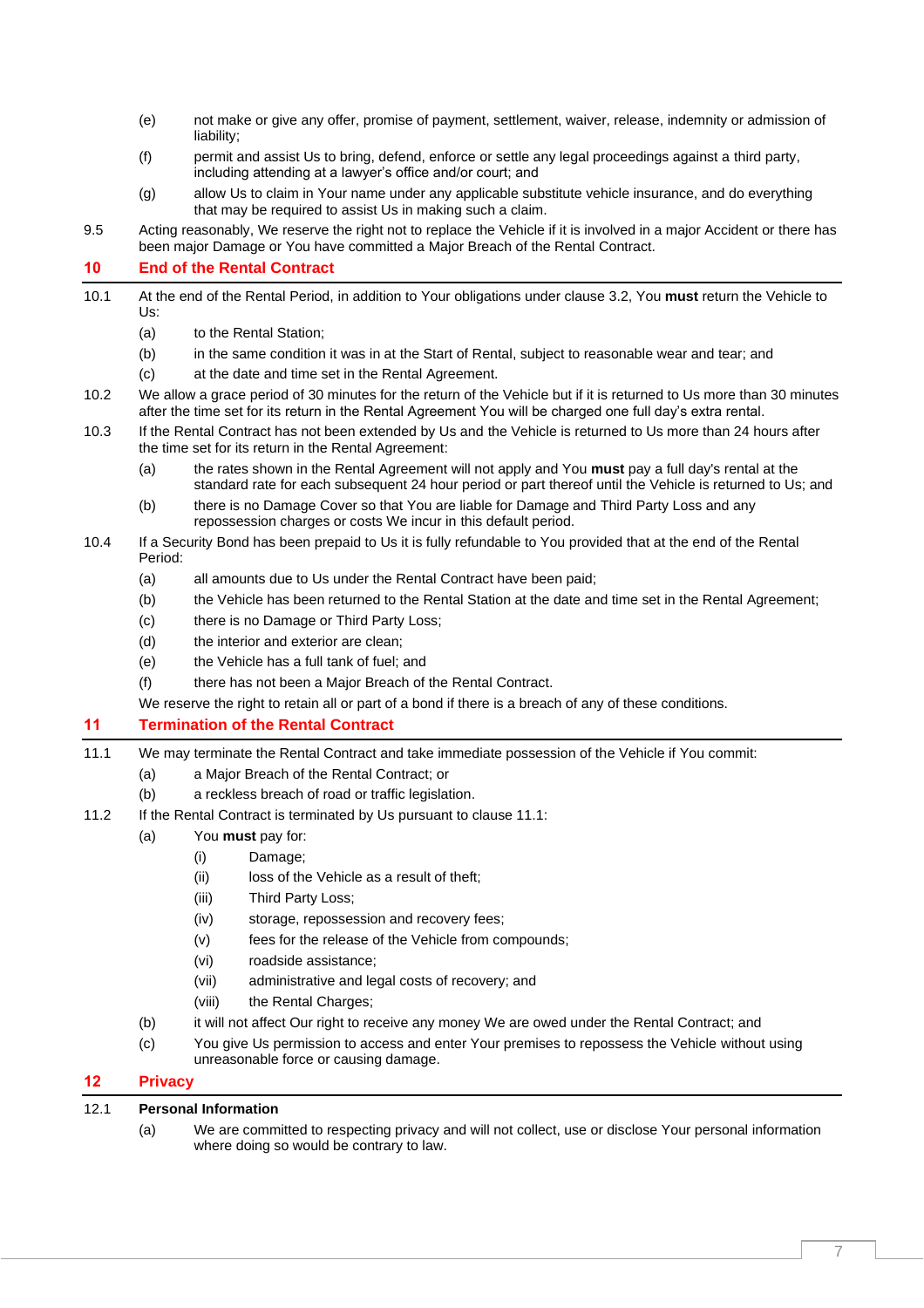- (b) When We collect Your personal information We will do so only for the purpose of providing rental services to You. If You choose not to provide this information to Us We may not be able to provide those rental services to You.
- (c) We take reasonable steps to make sure Your personal information is accurate, up to date and complete and that it is protected from misuse, loss or unauthorised access, modification or disclosure.

#### 12.2 **Tracking Device and Dash Cam**

- (a) To maintain and protect the Vehicle We may fit a GPS Tracking Device to the Vehicle to enable Us to monitor the condition, performance and operation of the Vehicle and to track the Vehicle's movements.
- (b) A Dash Cam is also fitted to the Vehicle and may be accessed and used by Us in the event of an Accident or to monitor driving habits.
- (c) Information from the Tracking Device and the Dash Cam may be used during and after the Rental Period. When You sign the Rental Agreement You are authorising Us and consenting to the use of the GPS Tracking Device and the Dash Cam.
- (d) You **must not** tamper with the Tracking Device or the Dash Cam or remove them from the Vehicle.

#### **13 Definitions**

**Accident** means an unintentional and unforeseen event, mishap or incident that results in Damage to the Vehicle or Third Party Loss.

**Authorised Driver** means any driver approved and recorded by Us, either on the Rental Agreement or by prior written agreement.

**Claims Administration Fee** means the fee charged for handling Your claim and for making arrangements for repairs, towing and other administrative tasks associated with Damage or Third Party Loss

**Damage** means:

- (a) any loss or damage to the Vehicle, however caused, that requires repair or replacement, subject to reasonable wear and tear;
- (b) towing and salvage fees;
- (c) assessing fees; and
- (d) Loss of Use,

and for the removal of doubt, damage to the Vehicle's windscreen, lights, wheels or tyres that makes the Vehicle unroadworthy is not fair wear and tear.

**Damage Excess** means the amount shown in the Rental Agreement You **must** pay Us in the event of Damage, theft of the Vehicle or Third Party Loss, subject to these Terms and Conditions. The amount payable is subject to GST.

**Dash Cam** means the optical recording devise installed in the Vehicle that operates from when the Vehicle is started until the engine is turned off and may be used to record the driving route of the Vehicle or driving habits and may be accessed by Us or Our insurers.

**Loss of Use** means the fee calculated at the daily rate shown in the Rental Agreement being Our loss because the Vehicle needs repair and We are waiting for the repairs to be completed or it is a write-off or has been stolen and We are waiting for it to be replaced.

**Off Road** means any area that is not a gazetted road nor a sealed road nor an Unsealed Road and includes but is not limited to unformed roads, fire trails, tracks, river and tidal crossings, creek beds, beaches, streams, dams, rivers, flood waters, sand, deserts, rocks, fields and paddocks.

#### **Overhead Damage** means:

- (a) Damage to the Vehicle; or
- (b) Third Party Loss,

caused by:

- (i) contact between the part of the Vehicle that is at or above the level of the top of the front windscreen with objects overhanging or obstructing its path;
- (ii) (iii) objects being placed on the roof of the Vehicle; or
- (iv) You or any person standing or sitting on the roof of the Vehicle.

**Rental Charges** means all rental and associated charges plus GST or other taxes and levies required by law all shown in the Rental Agreement.

**Rental Station** means the branch or rental location from which You hired the Vehicle.

**Rental Period** means the period shown in the Rental Agreement or as extended by Us.

**Major Breach** means a breach of:

(a) any of clauses [4.2,](#page-1-3) [4.3,](#page-1-4) [4.4,](#page-1-5) [4.5,](#page-1-6) [4.6,](#page-1-7) [4.8,](#page-2-0) [4.9,](#page-2-1) [4.11,](#page-3-1) [4.12,](#page-3-2) [4.13,](#page-3-3) o[r 8.2](#page-5-2) that causes Damage, theft of the Vehicle or Third Party Loss; or